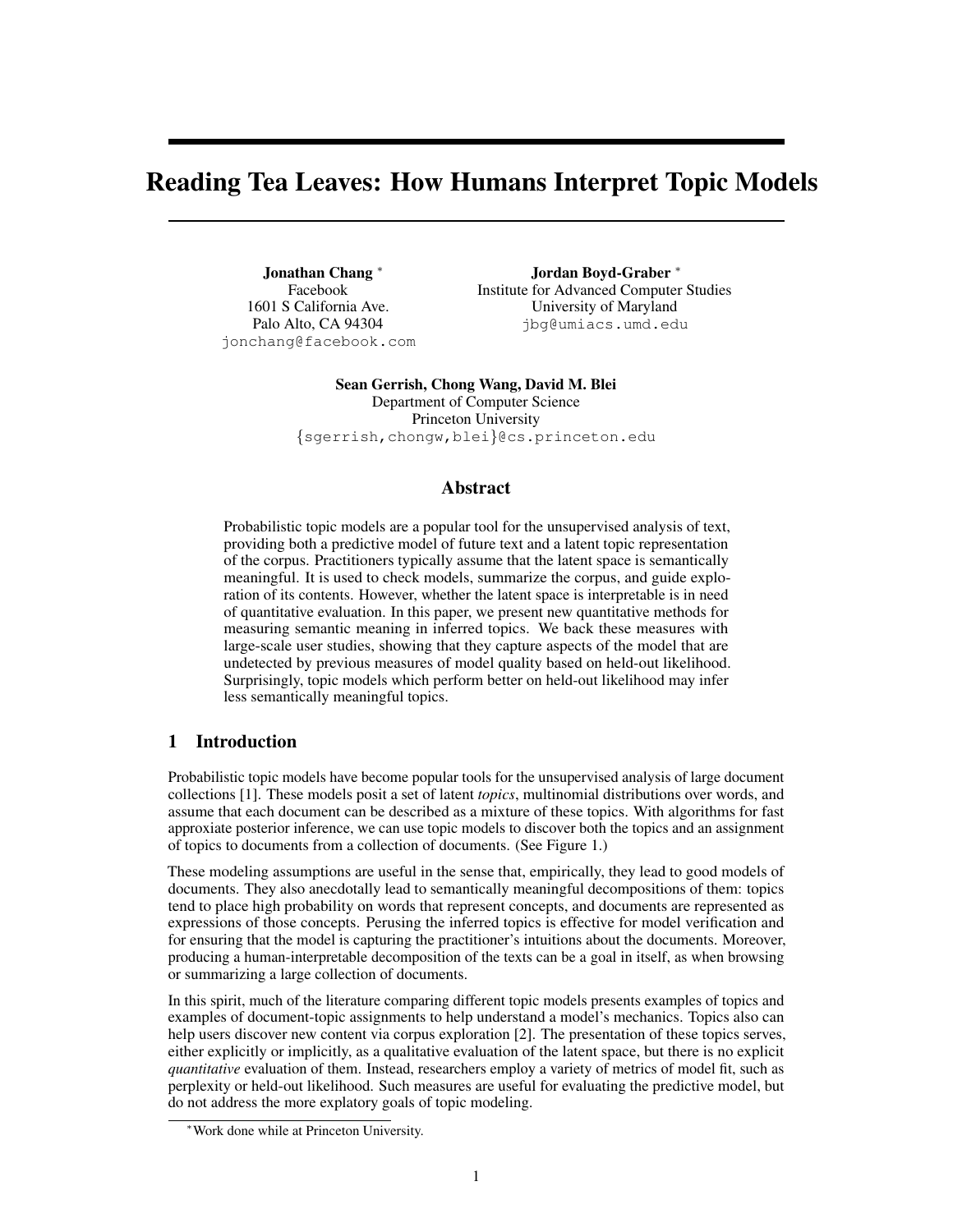

Figure 1: The latent space of a topic model consists of topics, which are distributions over words, and a distribution over these topics for each document. On the left are three topics from a fifty topic LDA model trained on articles from the New York Times. On the right is a simplex depicting the distribution over topics associated with seven documents. The line from each document's title shows the document's position in the topic space.

In this paper, we present a method for measuring the interpretatability of a topic model. We devise two human evaluation tasks to explicitly evaluate both the quality of the topics inferred by the model and how well the model assigns topics to documents. The first, *word intrusion*, measures how semantically "cohesive" the topics inferred by a model are and tests whether topics correspond to natural groupings for humans. The second, *topic intrusion*, measures how well a topic model's decomposition of a document as a mixture of topics agrees with human associations of topics with a document. We report the results of a large-scale human study of these tasks, varying both modeling assumptions and number of topics. We show that these tasks capture aspects of topic models not measured by existing metrics and–surprisingly–models which achieve better predictive perplexity often have less interpretable latent spaces.

# 2 Topic models and their evaluations

Topic models posit that each document is expressed as a mixture of topics. These topic proportions are drawn once per document, and the topics are shared across the corpus. In this paper we will consider topic models that make different assumptions about the topic proportions. Probabilistic Latent Semantic Indexing (pLSI) [3] makes no assumptions about the document topic distribution, treating it as a distinct parameter for each document. Latent Dirichlet allocation (LDA) [4] and the correlated topic model (CTM) [5] treat each document's topic assignment as a multinomial random variable drawn from a symmetric Dirichlet and logistic normal prior, respectively.

While the models make different assumptions, inference algorithms for all of these topic models build the same type of latent space: a collection of topics for the corpus and a collection of topic proportions for each of its documents. While this common latent space has explored for over two decades, its interpretability remains unmeasured.

## Pay no attention to the latent space behind the model

Although we focus on probabilistic topic models, the field began in earnest with latent semantic analysis (LSA) [6]. LSA, the basis of pLSI's probabilistic formulation, uses linear algebra to decompose a corpus into its constituent themes. Because LSA originated in the psychology community, early evaluations focused on replicating human performance or judgments using LSA: matching performance on standardized tests, comparing sense distinctions, and matching intuitions about synonymy (these results are reviewed in [7]). In information retrieval, where LSA is known as latent semantic indexing (LSI) [8], it is able to match queries to documents, match experts to areas of expertise, and even generalize across languages given a parallel corpus [9].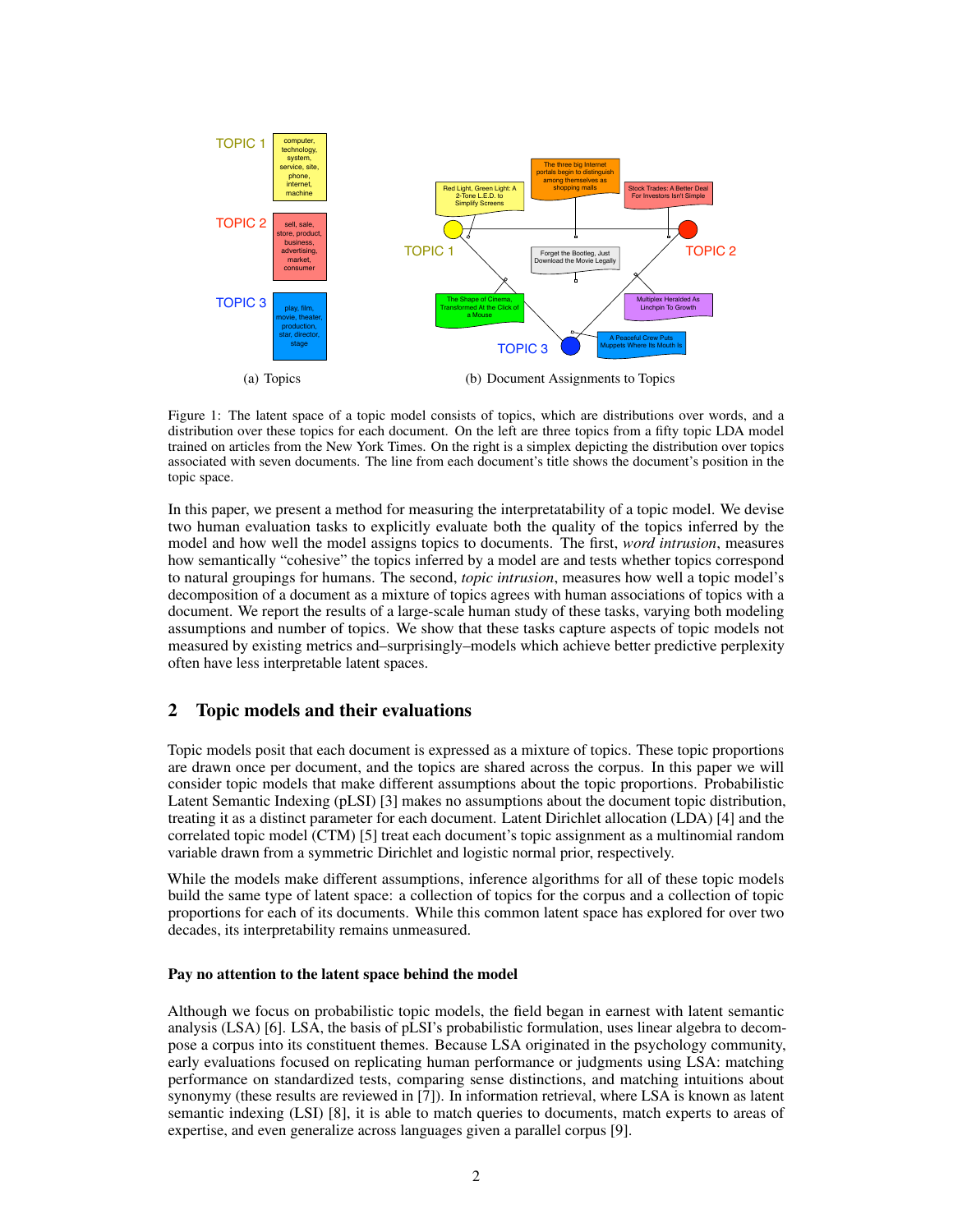The reticence to look under the hood of these models has persisted even as models have moved from psychology into computer science with the development of pLSI and LDA. Models either use measures based on held-out likelihood [4, 5] or an external task that is independent of the topic space such as sentiment detection [10] or information retrieval [11]. This is true even for models engineered to have semantically coherent topics [12].

For models that use held-out likelihood, Wallach et al. [13] provide a summary of evaluation techniques. These metrics borrow tools from the language modeling community to measure how well the information learned from a corpus applies to unseen documents. These metrics generalize easily and allow for likelihood-based comparisons of different models or selection of model parameters such as the number of topics. However, this adaptability comes at a cost: these methods only measure the probability of observations; the internal representation of the models is ignored.

Griffiths et al. [14] is an important exception to the trend of using external tasks or held-out likelihood. They showed that the number of topics a word appears in correlates with how many distinct senses it has and reproduced many of the metrics used in the psychological community based on human performance. However, this is still not a deep analysis of the structure of the latent space, as it does not examine the structure of the topics themselves.

We emphasize that not measuring the internal representation of topic models is at odds with their presentation and development. Most topic modeling papers display qualitative assessments of the inferred topics or simply assert that topics are semantically meaningful, and practitioners use topics for model checking during the development process. Hall et al. [15], for example, used latent topics deemed historically relevant to explore themes in the scientific literature. Even in production environments, topics are presented as themes: Rexa (http://rexa.info), a scholarly publication search engine, displays the topics associated with documents. This implicit notion that topics are have semantic meaning for users has even motivated work that attempts to automatically label topics [16]. Our goal is to measure the success of interpreting topic models across number of topics and modeling assumptions.

# 3 Using human judgments to examine the topics

Although there appears to be a longstanding assumption that the latent space discovered by topic models is meaningful and useful, evaluating such assumptions is difficult because discovering topics is an unsupervised process. There is no gold-standard list of topics to compare against for every corpus. Thus, evaluating the latent space of topic models requires us to gather exogenous data.

In this section, we propose two tasks that create a formal setting where humans can evaluate the two components of the latent space of a topic model. The first component is the makeup of the topics. We develop a task to evaluate whether a topic has human-identifiable semantic coherence. This task is called *word intrusion*, as subjects must identify a spurious word inserted into a topic. The second task tests whether the association between a document and a topic makes sense. We call this task *topic intrusion*, as the subject must identify a topic that was not associated with the document by the model.

## 3.1 Word intrusion

To measure the coherence of these topics, we develop the *word intrusion* task; this task involves evaluating the latent space presented in Figure 1(a). In the word intrusion task, the subject is presented with a randomly ordered set of six words. The task of the user is to find the word which is out of place or does not belong with the others, i.e., the *intruder*. Figure 2 shows how this task is presented to users.

When the set of words minus the intruder makes sense together, then the subject should easily identify the intruder. For example, most people readily identify apple as the intruding word in the set  $\{\text{dog}, \text{cat}, \text{horse}, \text{apple}, \text{pig}, \text{cow}\}$  because the remaining words,  $\{\text{dog}, \text{cat}, \text{$ horse, pig, cow} make sense together — they are all animals. For the set  $\{car, \text{teacher}, \text{}$ platypus, agile, blue, Zaire}, which lacks such coherence, identifying the intruder is difficult. People will typically choose an intruder at random, implying a topic with poor coherence.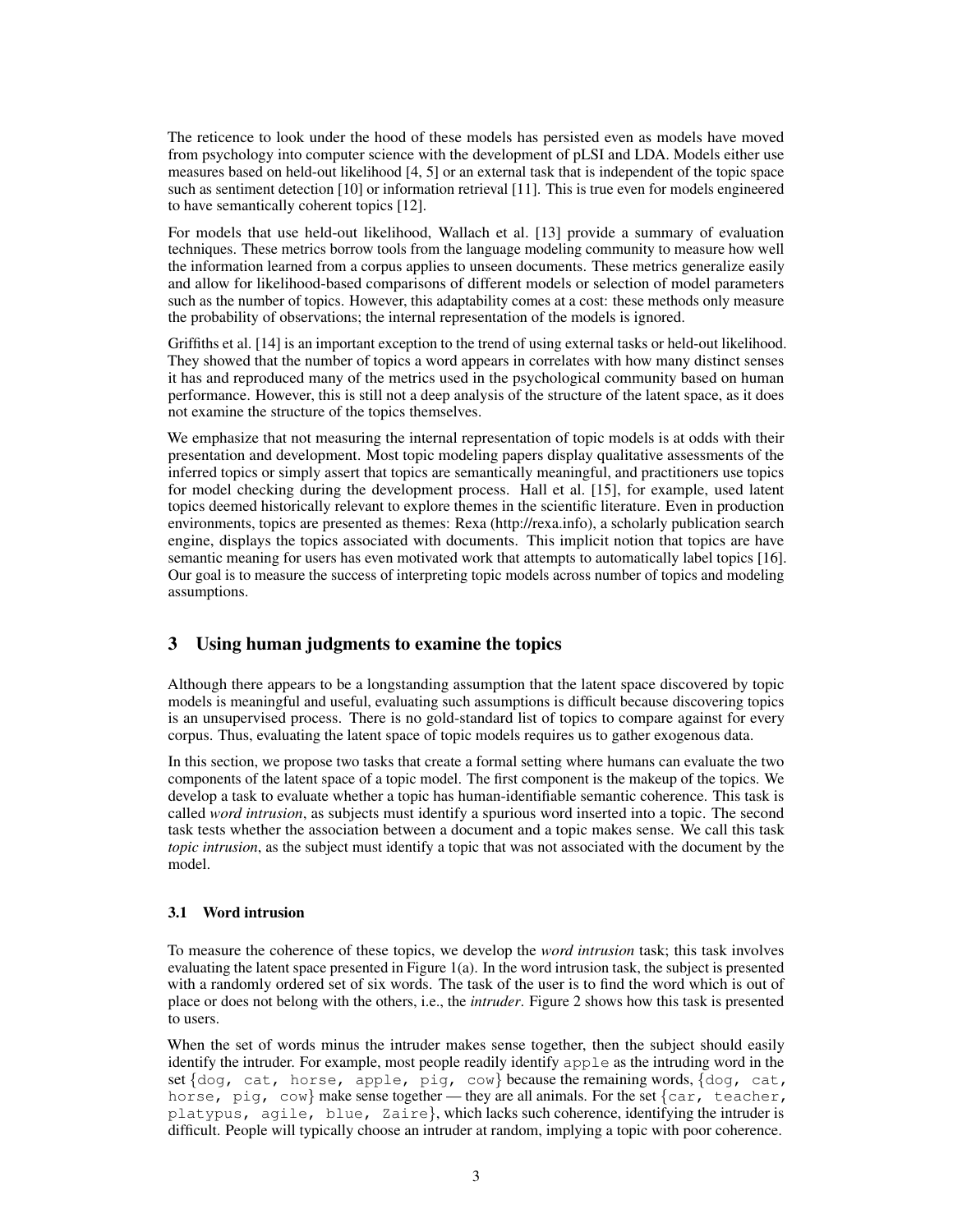

Figure 2: Screenshots of our two human tasks. In the word intrusion task (left), subjects are presented with a set of words and asked to select the word which does not belong with the others. In the *topic intrusion* task (right), users are given a document's title and the first few sentences of the document. The users must select which of the four groups of words does not belong.

In order to construct a set to present to the subject, we first select at random a topic from the model. We then select the five most probable words from that topic. In addition to these words, an intruder word is selected at random from a pool of words with low probability in the current topic (to reduce the possibility that the intruder comes from the same semantic group) but high probability in some other topic (to ensure that the intruder is not rejected outright due solely to rarity). All six words are then shuffled and presented to the subject.

## 3.2 Topic intrusion

The *topic intrusion* task tests whether a topic model's decomposition of documents into a mixture of topics agrees with human judgments of the document's content. This allows for evaluation of the latent space depicted by Figure 1(b). In this task, subjects are shown the title and a snippet from a document. Along with the document they are presented with four topics (each topic is represented by the eight highest-probability words within that topic). Three of those topics are the highest probability topics assigned to that document. The remaining *intruder topic* is chosen randomly from the other low-probability topics in the model.

The subject is instructed to choose the topic which does not belong with the document. As before, if the topic assignment to documents were relevant and intuitive, we would expect that subjects would select the topic we randomly added as the topic that did not belong. The formulation of this task provides a natural way to analyze the quality of document-topic assignments found by the topic models. Each of the three models we fit explicitly assigns topic weights to each document; this task determines whether humans make the same association.

Due to time constraints, subjects do not see the entire document; they only see the title and first few sentences. While this is less information than is available to the algorithm, humans are good at extrapolating from limited data, and our corpora (encyclopedia and newspaper) are structured to provide an overview of the article in the first few sentences. The setup of this task is also meaningful in situations where one might be tempted to use topics for corpus exploration. If a users use a topic browser to find relevant documents, for example, they will likely be provided with similar views of the documents (e.g. title and abstract, as in Rexa).

For both the word intrusion and topic intrusion tasks, subjects were instructed to focus on the meanings of words, not their syntactic usage or orthography. We also presented subjects with the option of viewing the "correct" answer after they submitted their own response, to make the tasks more engaging. Here the "correct" answer was determined by the model which generated the data, presented as if it were the response of another user. At the same time, subjects were encouraged to base their responses on their own opinions, not to try to match other subjects' (the models') selections. In small experiments, we have found that this extra information did not bias subjects' responses.

## 4 Experimental results

To prepare data for human subjects to review, we fit three different topic models on two corpora. In this section, we describe how we prepared the corpora, fit the models, and created the tasks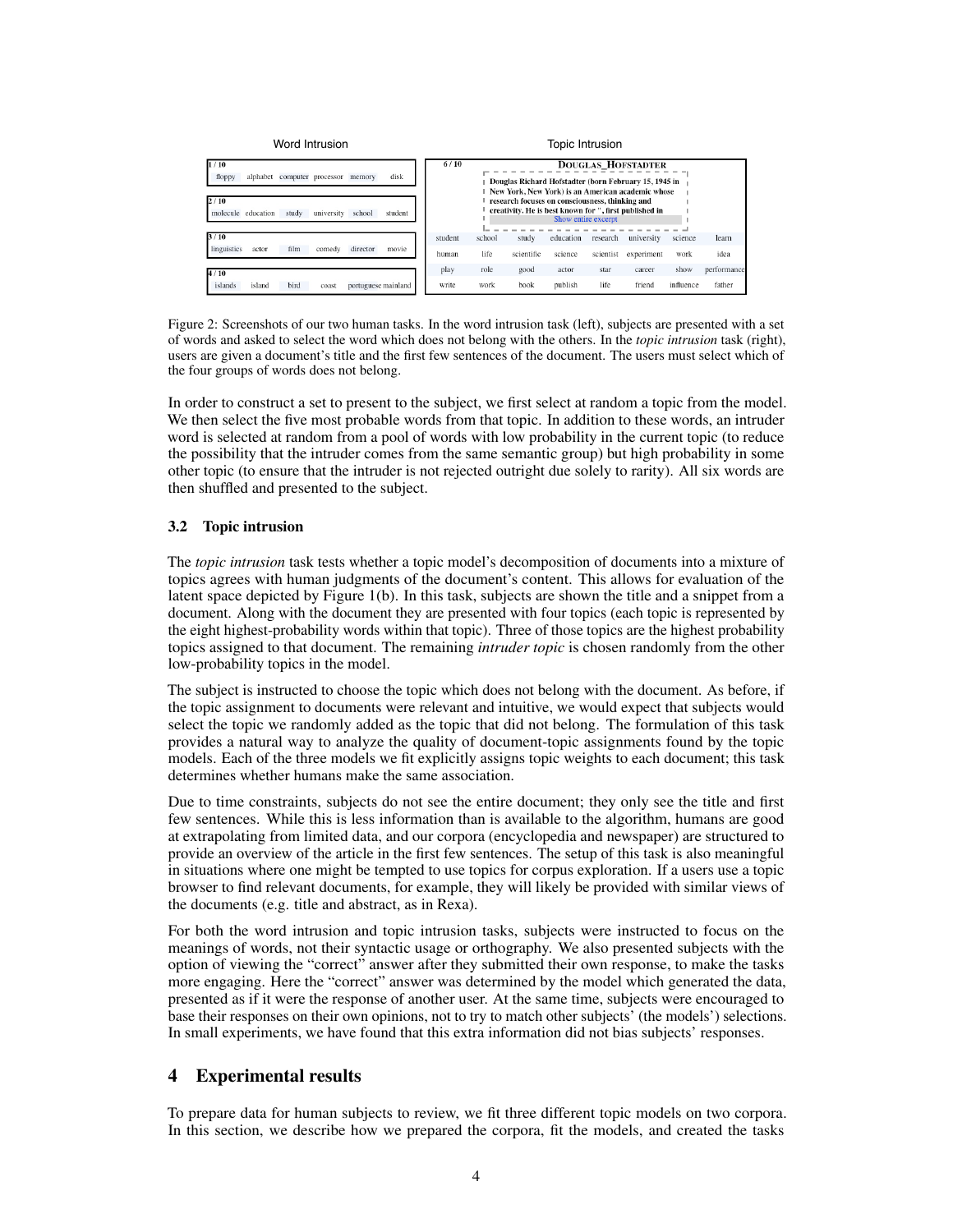described in Section 3. We then present the results of these human trials and compare them to metrics traditionally used to evaluate topic models.

## 4.1 Models and corpora

In this work we study three topic models: probabilistic latent semantic indexing (pLSI) [3], latent Dirichlet allocation (LDA) [4], and the correlated topic model (CTM) [5], which are all mixed membership models  $[17]$ . The number of latent topics,  $K$ , is a free parameter in each of the models; here we explore this with  $K = 50$ , 100 and 150. The remaining parameters –  $\beta_k$ , the topic multinomial distribution for topic k; and  $\theta_d$ , the topic mixture proportions for document  $d$  – are inferred from data. The three models differ in how these latent parameters are inferred.

**pLSI** In pLSI, the topic mixture proportions  $\theta_d$  are a parameter for each document. Thus, pLSI is not a fully generative model, and the number of parameters grows linearly with the number of documents. We fit pLSI using the EM algorithm [18] but regularize pLSI's estimates of  $\theta_d$  using pseudo-count smoothing,  $\alpha = 1$ .

**LDA** LDA is a fully generative model of documents where the mixture proportions  $\theta_d$  are treated as a random variable drawn from a Dirichlet prior distribution. Because the direct computation of the posterior is intractable, we employ variational inference [4] and set the symmetric Dirichlet prior parameter,  $\alpha$ , to 1.

CTM In LDA, the components of  $\theta_d$  are nearly independent (i.e.,  $\theta_d$  is statistically neutral). CTM allows for a richer covariance structure between topic proportions by using a logistic normal prior over the topic mixture proportions  $\theta_d$ . For each topic, k, a real  $\gamma$  is drawn from a normal distribution and exponentiated. This set of K non-negative numbers are then normalized to yield  $\theta_d$ . Here, we train the CTM using variational inference [5].

We train each model on two corpora. For each corpus, we apply a part of speech tagger [19] and remove all tokens tagged as proper nouns (this was for the benefit of the human subjects; success in early experiments required too much encyclopedic knowledge). Stop words [20] and terms occurring in fewer than five documents are also removed. The two corpora we use are 1.) a collection of 8447 articles from the *New York Times* from the years 1987 to 2007 with a vocabulary size of 8269 unique types and around one million tokens and 2.) a sample of 10000 articles from *Wikipedia* (http://www.wikipedia.org) with a vocabulary size of 15273 unique types and three million tokens.

#### 4.2 Evaluation using conventional objective measures

There are several metrics commonly used to evaluate topic models in the literature [13]. Many of these metrics are *predictive* metrics; that is, they capture the model's ability to predict a *test set* of unseen documents after having learned its parameters from a *training set*. In this work, we set aside 20% of the documents in each corpus as a test set and train on the remaining 80% of documents. We then compute predictive rank and predictive log likelihood.

To ensure consistency of evaluation across different models, we follow Teh et al.'s [21] approximation of the predictive likelihood  $p(\mathbf{w}_d|D_{\text{train}})$  using  $p(\bm{w}_d|D_{\text{train}}) \approx p(\bm{w}_d|\hat{\theta}_d)$ , where  $\hat{\theta}_d$  is a point estimate of the posterior topic proportions for document d. For pLSI  $\hat{\theta}_d$  is the MAP estimate; for LDA and CTM  $\hat{\theta}_d$  is the mean of the variational posterior. With this information, we can ask what words the model believes will be in the document and compare it with the document's actual composition. Given document  $w_d$ , we first estimate  $\hat{\theta}_d$  and then for every word in the vocabulary, we compute  $p(w|\hat{\theta}_d) = \sum_z p(w|z)p(z|\hat{\theta}_d)$ . Then we compute the average rank for the terms that actually appeared in document  $w_d$  (we follow the convention that lower rank is better).

The average word likelihood and average rank across all documents in our test set are shown in Table 1. These results are consistent with the values reported in the literature [4, 5]; in most cases CTM performs best, followed by LDA.

### 4.3 Analyzing human evaluations

The tasks described in Section 3 were offered on Amazon Mechanical Turk (http://www.mturk.com), which allows workers (our pool of prospective subjects) to perform small jobs for a fee through a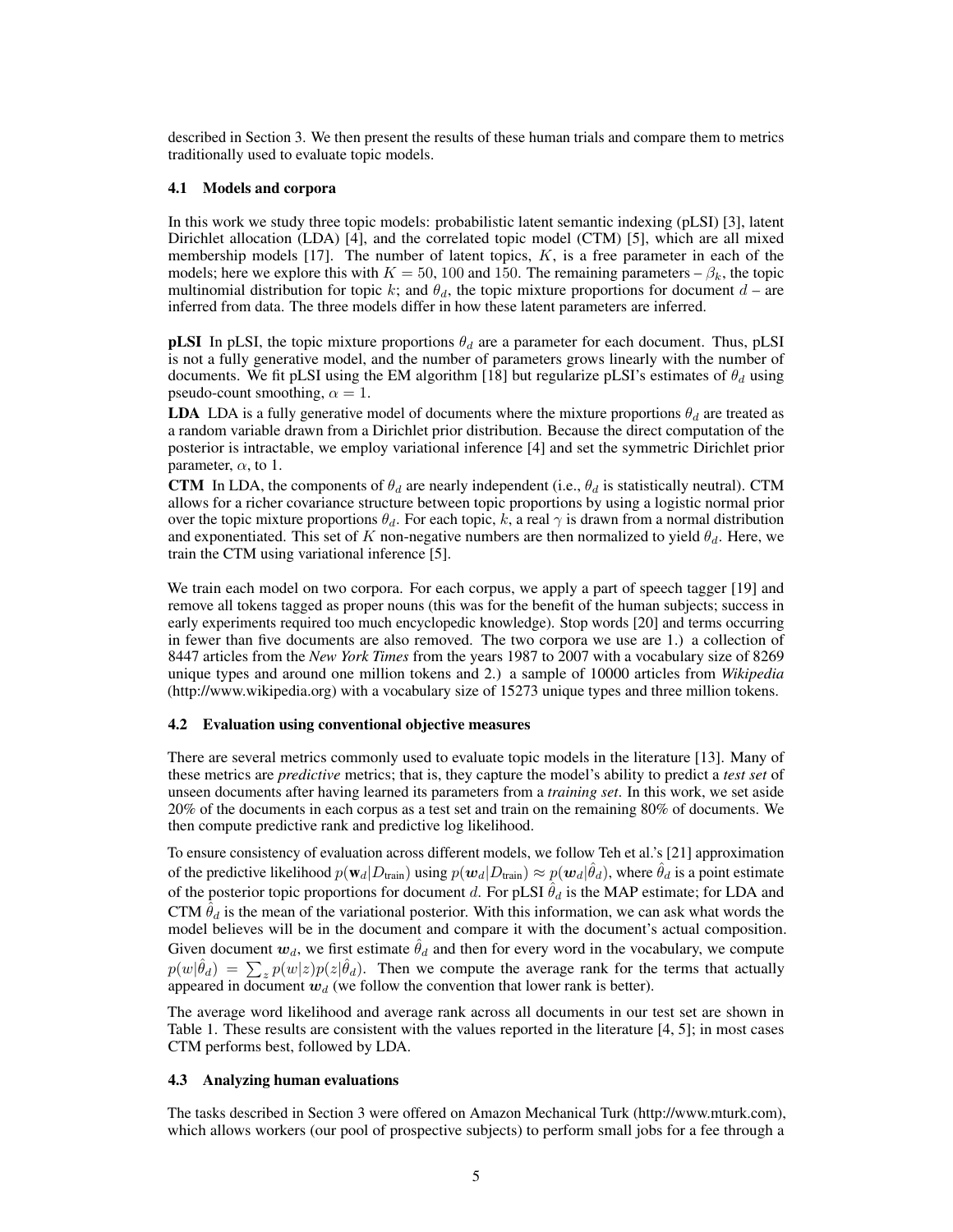Table 1: Two predictive metrics: predictive log likelihood/predictive rank. Consistent with values reported in the literature, CTM generally performs the best, followed by LDA, then pLSI. The bold numbers indicate the best performance in each row.

| <b>CORPUS</b>         | <b>TOPICS</b> | LDA.               | <b>CTM</b>         | <b>PLSI</b>      |
|-----------------------|---------------|--------------------|--------------------|------------------|
| <b>NEW YORK TIMES</b> | 50            | $-7.3214/784.38$   | $-7.3335/788.58$   | $-7.33847796.43$ |
|                       | 100           | -7.2761/778.24     | $-7.2647/762.16$   | $-7.2834/785.05$ |
|                       | 150           | $-7.2477$ / 777.32 | -7.2467 / 755.55   | $-7.2382/770.36$ |
| <b>WIKIPEDIA</b>      | 50            | -7.5257 / 961.86   | $-7.5332/936.58$   | -7.5378 / 975.88 |
|                       | 100           | $-7.4629/935.53$   | $-7.4385/880.30$   | -7.4748 / 951.78 |
|                       | 150           | $-7.4266/929.76$   | $-7.3872 / 852.46$ | $-7.4355/945.29$ |



Figure 3: The model precision (Equation 1) for the three models on two corpora. Higher is better. Surprisingly, although CTM generally achieves a better predictive likelihood than the other models (Table 1), the topics it infers fare worst when evaluated against human judgments.

Web interface. No specialized training or knowledge is typically expected of the workers. Amazon Mechanical Turk has been successfully used in the past to develop gold-standard data for natural language processing [22] and to label images [23]. For both the word intrusion and topic intrusion tasks, we presented each worker with jobs containing ten of the tasks described in Section 3. Each job was performed by 8 separate workers, and workers were paid between \$0.07 – \$0.15 per job.

Word intrusion As described in Section 3.1, the word intrusion task measures how well the inferred topics match human concepts (using *model precision*, i.e., how well the intruders detected by the subjects correspond to those injected into ones found by the topic model).

Let  $\omega_k^m$  be the index of the intruding word among the words generated from the  $k^{th}$  topic inferred by model m. Further let  $i_{k,s}^m$  be the intruder selected by subject s on the set of words generated from the kth topic inferred by model  $m$  and let  $S$  denote the number of subjects. We define model precision by the fraction of subjects agreeing with the model,

$$
\text{MP}_k^m = \sum_s \mathbb{1}(i_{k,s}^m = \omega_k^m)/S. \tag{1}
$$

Figure 3 shows boxplots of the precision for the three models on the two corpora. In most cases, LDA performs the best. Although CTM gives better predictive results on held-out likelihood, it does not perform as well on human evaluations. This may be because CTM finds correlations between topics and correlations within topics are confounding factors; the intruder for one topic might be selected from another highly correlated topic. The performance of pLSI degrades with larger numbers of topics, suggesting that overfitting (a problem discussed in [4]) might affect interpretability as well as predictive power.

Figure 4 (left) shows examples of topics with high and low model precisions from the NY Times data fit with LDA using 50 topics. In the example with high precision, the topic words all coherently express a painting theme. For the low precision example, "taxis" did not fit in with the other political words in the topic, as 87.5% of subjects chose "taxis" as the intruder.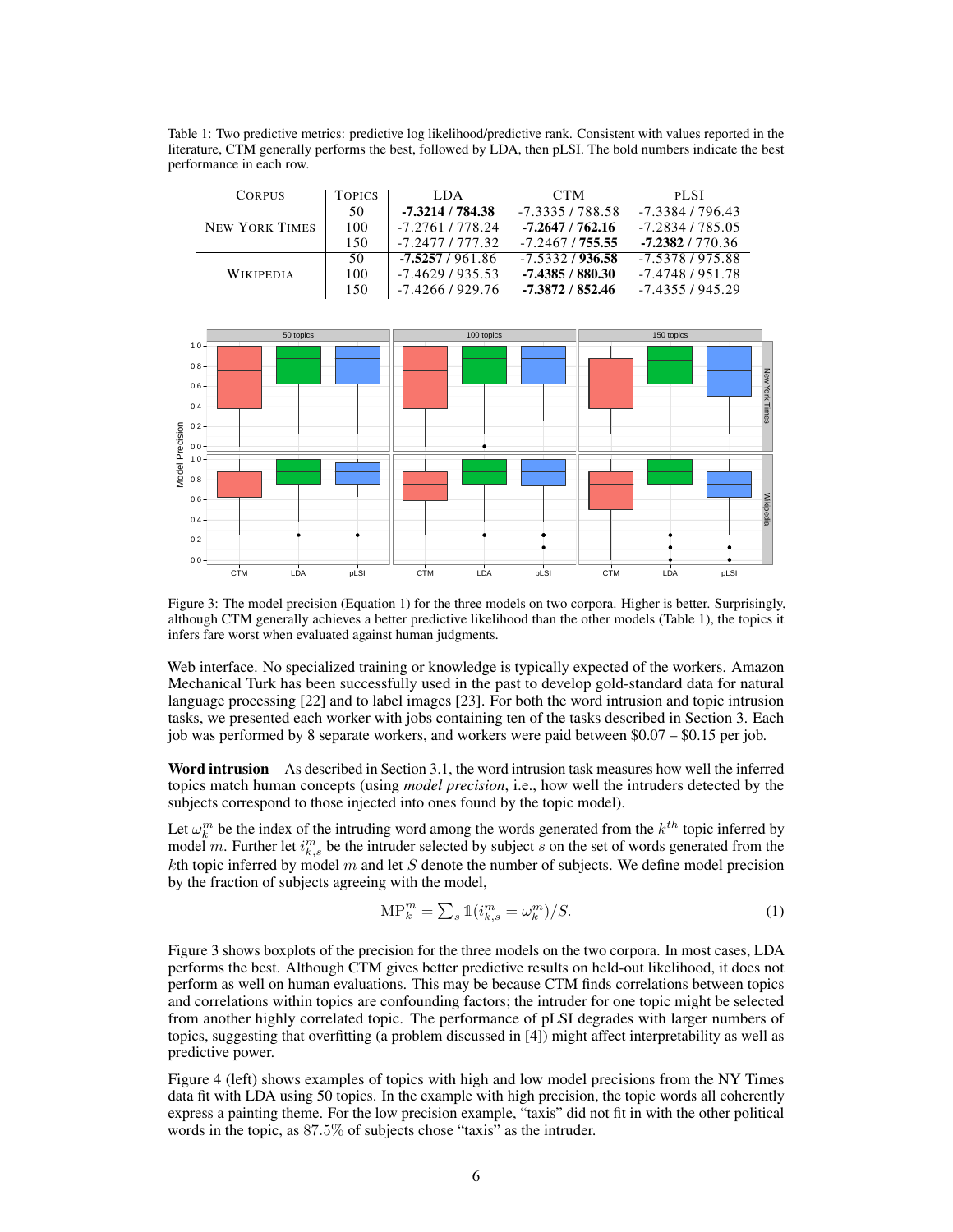

Figure 4: A histogram of the model precisions on the New York Times corpus (left) and topic log odds on the Wikipedia corpus (right) evaluated for the fifty topic LDA model. On the left, example topics are shown for several bins; the topics in bins with higher model precision evince a more coherent theme. On the right, example document titles are shown for several bins; documents with higher topic log odds can be more easily decomposed as a mixture of topics.



Figure 5: A scatter plot of model precision (top row) and topic log odds (bottom row) vs. predictive log likelihood. Each point is colored by model and sized according to the number of topics used to fit the model. Each model is accompanied by a regression line. Increasing likelihood does not increase the agreement between human subjects and the model for either task (as shown by the downward-sloping regression lines).

The relationship between model precision,  $MP_k^m$ , and the model's estimate of the likelihood of the intruding word in Figure 5 (top row) is surprising. The highest probability did not have the best interpretability; in fact, the trend was the opposite. This suggests that as topics become more fine-grained in models with larger number of topics, they are less useful for humans. The downward sloping trend lines in Figure 5 implying that the models are often trading improved likelihood for lower interpretability.

The model precision showed a negative correlation (Spearman's  $\rho = -0.235$  averaged across all models, corpora, and topics) with the number of senses in WordNet of the words displayed to the subjects [24] and a slight positive correlation ( $\rho = 0.109$ ) with the average pairwise Jiang-Conrath similarity of words<sup>1</sup> [25].

**Topic intrusion** In Section 3.2, we introduced the topic intrusion task to measure how well a topic model assigns topics to documents. We define the *topic log odds* as a quantitative measure of the agreement between the model and human judgments on this task. Let  $\hat{\theta}_d^m$  denote model m's point estimate of the topic proportions vector associated with document  $d$  (as described in Section 4.2). Further, let  $j_{d,s}^m \in \{1...K\}$  be the intruding topic selected by subject s for document d on model

<sup>1</sup>Words without entries in WordNet were ignored; polysemy was handled by taking the maximum over all senses of words. To handle words in the same synset (e.g. "fight" and "battle"), the similarity function was capped at 10.0.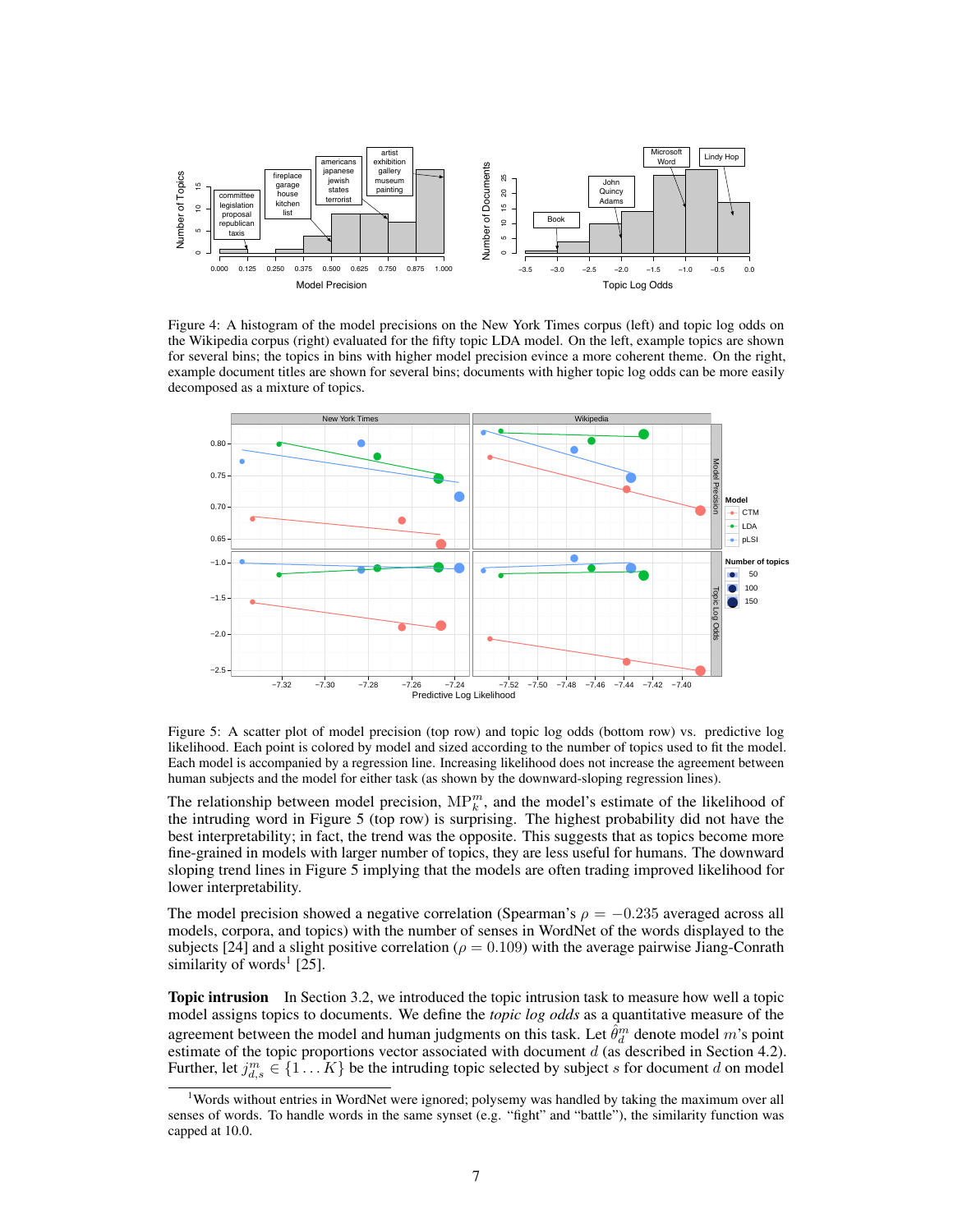

Figure 6: The topic log odds (Equation 2) for the three models on two corpora. Higher is better. Although CTM generally achieves a better predictive likelihood than the other models (Table 1), the topics it infers fare worst when evaluated against human judgments.

m and let  $j_{d,*}^m$  denote the "true" intruder, i.e., the one generated by the model. We define the topic log odds as the log ratio of the probability mass assigned to the true intruder to the probability mass assigned to the intruder selected by the subject,

$$
\text{TLO}_{d}^{m} = \left(\sum_{s} \log \hat{\theta}_{d,j_{d,*}^{m}}^{m} - \log \hat{\theta}_{d,j_{d,*}^{m}}^{m}\right) / S. \tag{2}
$$

The higher the value of  $TLO_d^m$ , the greater the correspondence between the judgments of the model and the subjects. The upper bound on  $TLO_d^m$  is 0. This is achieved when the subjects choose intruders with a mixture proportion no higher than the true intruder's.

Figure 6 shows boxplots of the topic log odds for the three models. As with model precision, LDA and pLSI generally outperform CTM. Again, this trend runs counter to CTM's superior performance on predictive likelihood. A histogram of the TLO of individual Wikipedia documents is given in Figure 4 (right) for the fifty-topic LDA model. Documents about very specific, unambiguous concepts, such as "Lindy Hop," have high TLO because it is easy for both humans and the model to assign the document to a particular topic. When documents express multiple disparate topics, human judgments diverge from those of the model. At the low end of the scale is the article "Book" which touches on diverse areas such as history, science, and commerce. It is difficult for LDA to pin down specific themes in this article which match human perceptions.

Figure 5 (bottom row) shows that, as with model precision, increasing predictive likelihood does not imply improved topic log odds scores. While the topic log odds are nearly constant across all numbers of topics for LDA and pLSI, for CTM topic log odds and predictive likelihood are negatively correlated, yielding the surprising conclusion that higher predictive likelihoods do not lead to improved model interpretability.

# 5 Discussion

We presented the first validation of the assumed coherence and relevance of topic models using human experiments. For three topic models, we demonstrated that traditional metrics do not capture whether topics are coherent or not. Traditional metrics are, indeed, negatively correlated with the measures of topic quality developed in this paper. Our measures enable new forms of model selection and suggest that practitioners developing topic models should thus focus on evaluations that depend on real-world task performance rather than optimizing likelihood-based measures.

In a more qualitative vein, this work validates the use of topics for corpus exploration and information retrieval. Humans are able to appreciate the semantic coherence of topics and can associate the same documents with a topic that a topic model does. An intriguing possibility is the development of models that explicitly seek to optimize the measures we develop here either by incorporating human judgments into the model-learning framework or creating a computational proxy that simulates human judgments.